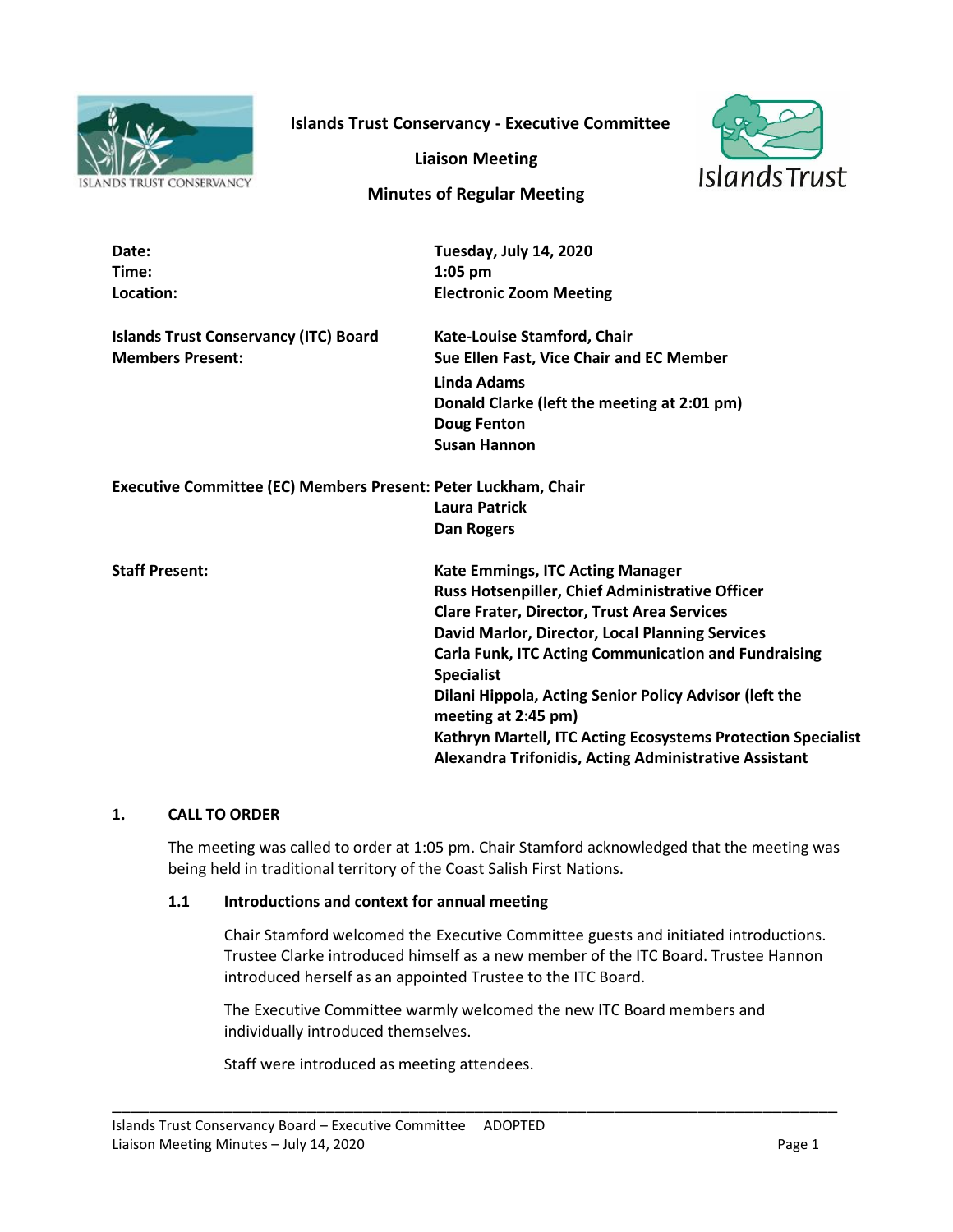#### **2. APPROVAL OF AGENDA**

**By general consent,** the agenda was approved.

## **2.1 Agenda Context Notes**

The Agenda Context Notes were received for information.

# **3. MINUTES/COORDINATION**

## **3.1 Review of the July 16, 2019 Meeting Minutes**

The Islands Trust Conservancy Board received the July 16, 2019 meeting minutes for information.

#### **4. BUSINESS**

#### **4.1 Items for Information**

- 4.1.1 Introductions:
	- Islands Trust Conservancy (ITC)

See item 1.1

**•** Executive Committee (EC)

See item 1.1

Review of ITC\EC roles

ITC Acting Manager gave a brief overview about the logistics of the EC\ITC liaison meeting and their structures.

## **4.2 Items for Discussion/Direction**

## 4.2.1 Working with the Province

• Trust Council Strategic Plan Item

ITC Acting Manager gave a background overview of the NAPTEP program. In September 2019, the ITC Board requested that Trust Council increase the property tax exemption rate for NAPTEP. Trust Council included amendment of the exemption rate in its strategic plan as a means of protecting forest cover.

Islands Trust Chief Administrative Officer updated the group that there has been very little conversation about this item between senior management and the Executive Committee, noting that the COVID-19 pandemic has delayed this item from moving forward.

Discussion ensued on the following:

\_\_\_\_\_\_\_\_\_\_\_\_\_\_\_\_\_\_\_\_\_\_\_\_\_\_\_\_\_\_\_\_\_\_\_\_\_\_\_\_\_\_\_\_\_\_\_\_\_\_\_\_\_\_\_\_\_\_\_\_\_\_\_\_\_\_\_\_\_\_\_\_\_\_\_\_\_\_

 $\triangleright$  Amending NAPTEP legislation to be compliant with UNDRIP (apple orchards, colonial history are optional cultural areas for protection, but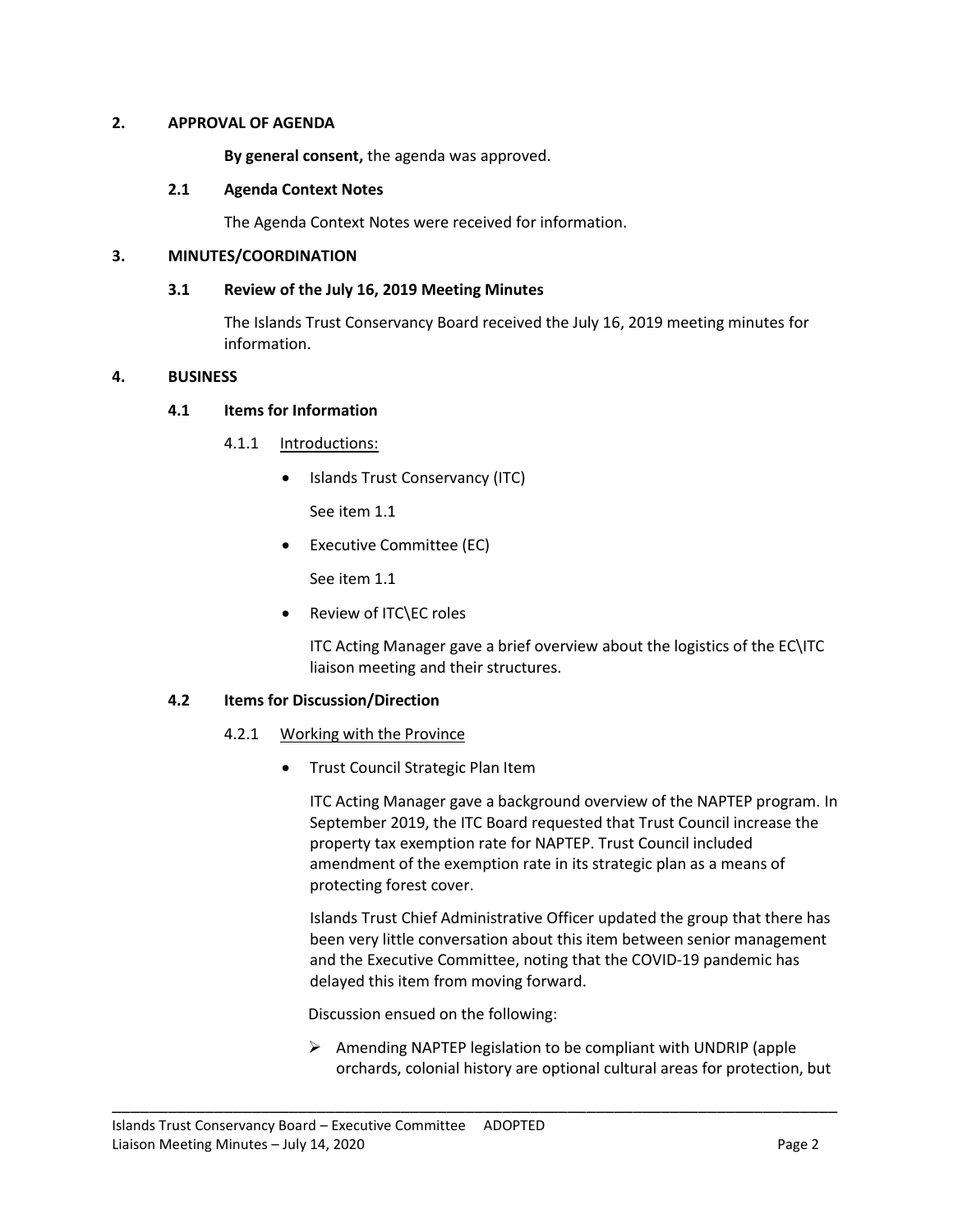First Nations cultural sites are not eligible – with the exception of culturally modified trees)

- $\triangleright$  Target goal of 100% tax exemption
- Provincial Funding Request

Islands Trust Chief Administrative Officer update – this item is delayed due to COVID-19. Specific strategies will be developed soon. The conversation with ministry staff will be initiated.

#### 4.2.2 Working with Trust Council

COVID-19 Updates (verbal)

ITC has modified its annual property monitoring due to COVID 19 and the newly developed *Islands Trust Recovery and Safety Plan for COVID-19*. No ITC Nature Reserves were closed due to COVID. Assisted by its island partners, ITC was able to monitor the safety of visitors to lands that it manages.

The ITC is following the *Islands Trust Recovery and Safety Plan for COVID-19*  for all its work, including monitoring and site visits on islands.

**•** Strategic Planned Giving

ITC fund development planning started in the 1990's. One approach to fund development that ITC is pursuing is Strategic Planned Giving. The Acting Communications and Fundraising Specialist described the ITC's approach to planned giving noting building relationships is key which has been hard due to social distancing.

Trust Council Chair Luckham spoke about community and conservation aspects of living on the islands. Community centers and other island initiatives also need funding. Giving is significant on islands in different ways. Raising the profile of ITC is needed.

Discussion ensued on the following:

- $\triangleright$  How can we expand the strategic planned giving more broadly? For example, beyond island residents and landowners to groups such as island visitors.
- $\triangleright$  The ability to have a planned giving program that is not in competition with island conservancies; ways of developing mutual supports.
- Climate Change Emergency Declaration
	- 1. FireSmart and Ecology / Fire Risk Management

\_\_\_\_\_\_\_\_\_\_\_\_\_\_\_\_\_\_\_\_\_\_\_\_\_\_\_\_\_\_\_\_\_\_\_\_\_\_\_\_\_\_\_\_\_\_\_\_\_\_\_\_\_\_\_\_\_\_\_\_\_\_\_\_\_\_\_\_\_\_\_\_\_\_\_\_\_\_

- 2. Climate Change Projections Report
- 3. Climate Action Plan

The ITC Acting Manager spoke to the context notes provided.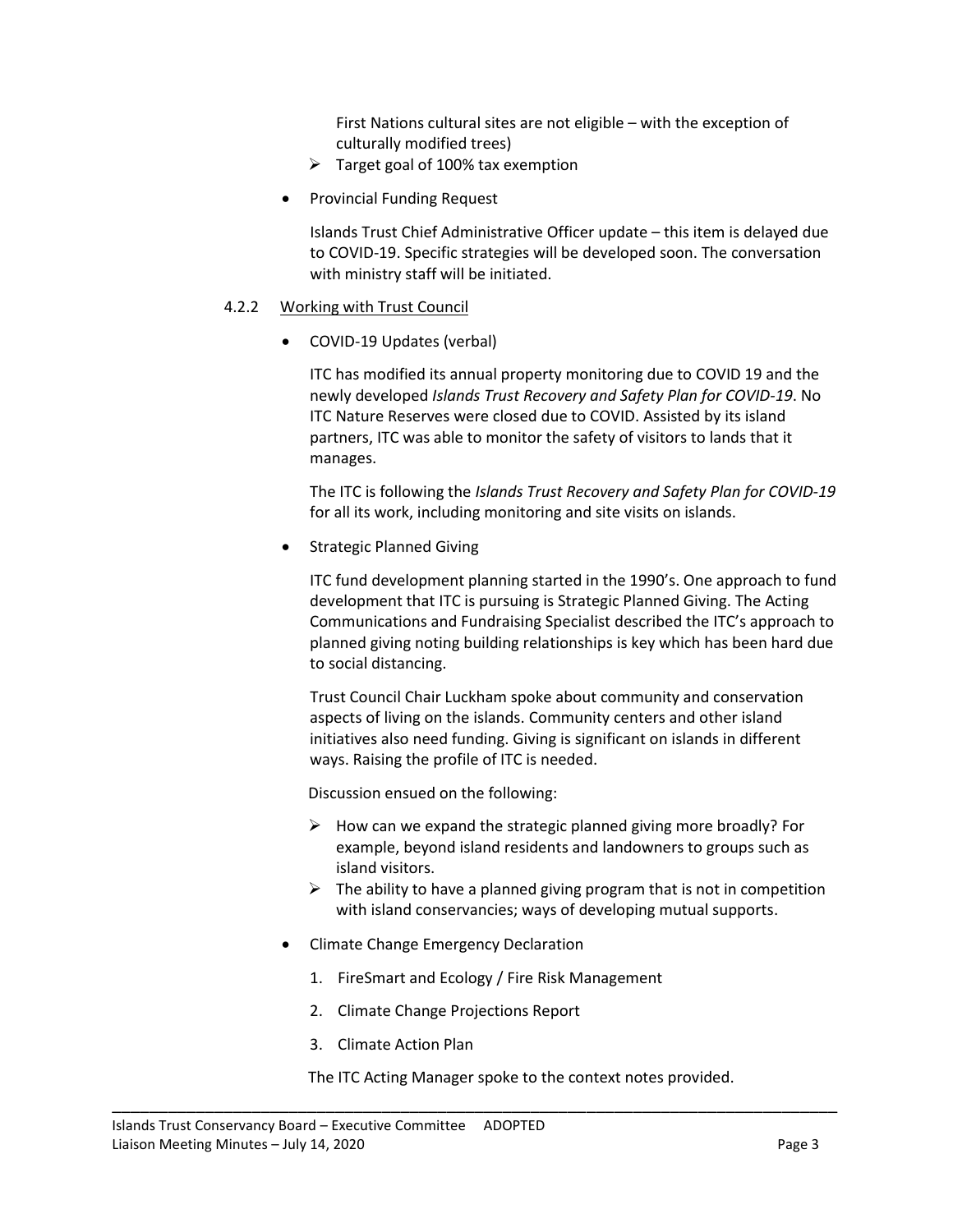Discussion ensued on the following:

- $\triangleright$  Scientific reports within the Trust Area Of note, there are different reports for climate change within certain areas of the Trust but not one covered the whole of the Trust Area which is why ITC commissioned the CCPR.
- $\triangleright$  Bringing awareness about the CCPR There is value in bringing the CCPR to Local Trust Committees (LTC) as useful information for locals (for example, farmers could possibly benefit from the information providing how projected growing days could change into the future)
- Referrals and communication
	- 1. Between TC and ITC
	- 2. Between Committees and ITC

Discussion ensued on the following:

- Overall communications between Islands Trust and ITC have been streamlined over the last few years. There are still possibilities for bringing more items to the attention of the ITC.
- $\triangleright$  Land use planning planned preservation. Reconsider how things are done. What mechanisms do we have in place now and should there be new ones added? Major shift in thinking.
- $\triangleright$  ITC's response to LTC referrals How does ITC respond? What is the capacity of the ITC to respond to these referrals? There are set procedures on how ITC responds to LTC referrals outlined in IT and ITC policy. ITC is typically brought in on Official Community Plan reviews.
- $\triangleright$  More ITC resources will be needed if an increase in referrals is considered
- $\triangleright$  Ecological awareness
- $\triangleright$  LTC's supportive to preserve and protect mechanism
- $\triangleright$  Co-management with First Nations in the Trust Area
- Budget:
	- 1. Fire Risk Assessment
	- 2. Property Management Formula

Discussion ensued on the following:

\_\_\_\_\_\_\_\_\_\_\_\_\_\_\_\_\_\_\_\_\_\_\_\_\_\_\_\_\_\_\_\_\_\_\_\_\_\_\_\_\_\_\_\_\_\_\_\_\_\_\_\_\_\_\_\_\_\_\_\_\_\_\_\_\_\_\_\_\_\_\_\_\_\_\_\_\_\_

- $\triangleright$  ITC is currently working on new budget formula for property management.
- $\triangleright$  ITC is exploring a possible budget request for Fire Risk Assessment on ITC lands; alternatives for partnerships with external agencies are also being explored to keep costs low.
- $\triangleright$  ITC revenue reporting -Highlight the donation side of the Conservancies revenue rather than just expenditures in Islands Trust budget reporting.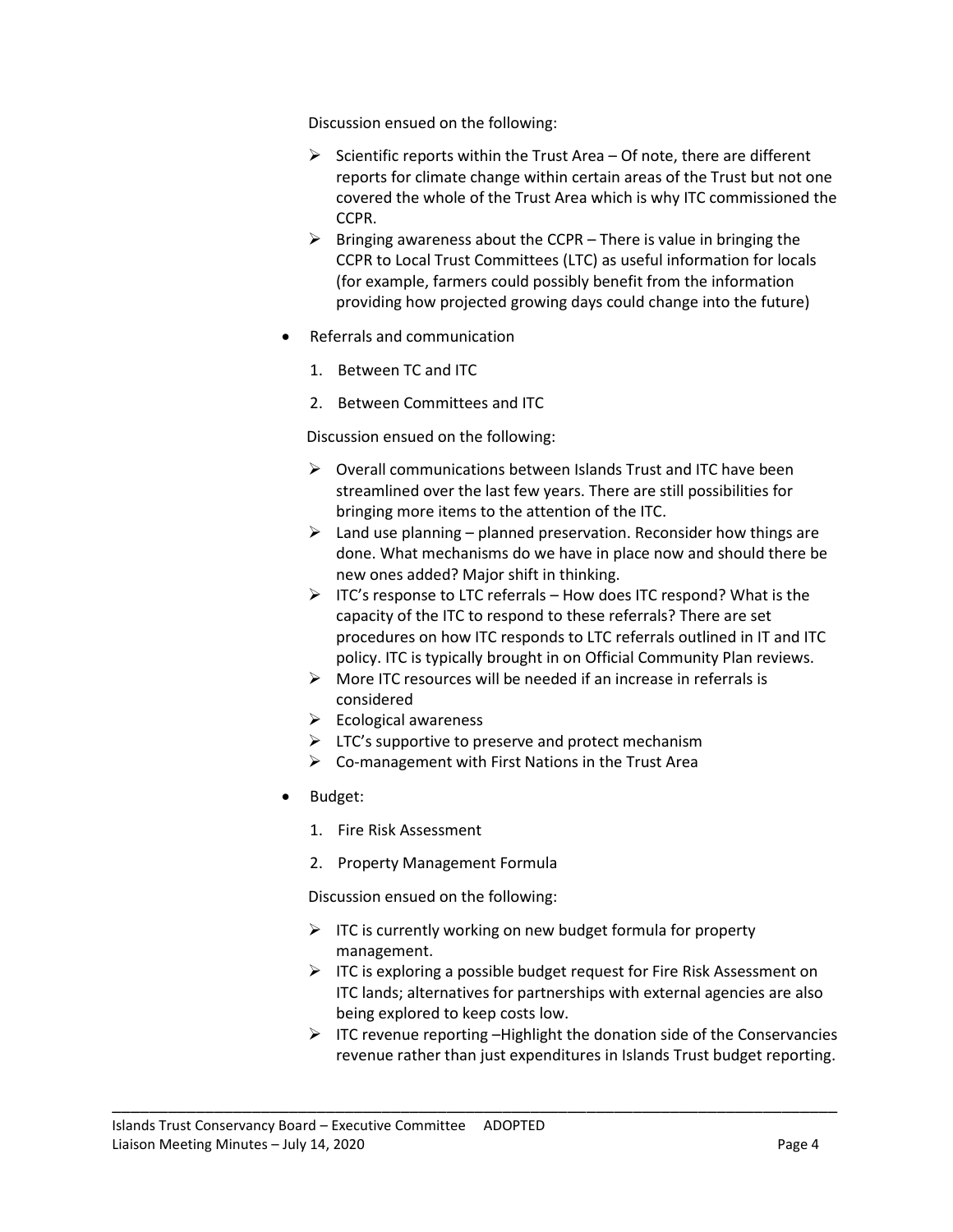Canada Nature Fund (verbal)

The ITC Acting Manager gave an update on the status of the Canada Nature Fund request, submitted by ITC, stating the request for funding is still active but no news has been received.

Regional Conservation Plan Update

The ITC Acting Manager gave an update on the ITC Regional Conservation Plan noting that the first three-year work plan will come to an end in December 2020. The RCP is a 10-year plan broken down into three, three year increments, with a final year for assessment and planning of the next RCP. The plan is designed this way so staff are able to adjust work items if needed.

- Ecosystem Based Management
	- 1. Ecological Research Network (ERN)

Dr. Hannon, a member of the ERN, provided insight into who is involved, why it was created and what the network does. The ERN is a Salt Spring based group comprised of many talented islanders with a broad range of expertise in the field. The group is volunteer run and provides information such as environmental reports, brings forward climate change awareness, and has access to cutting edge information and research.

Discussion ensued on ecosystem-based management and the Ecological Research Network. The following topics arose:

- $\triangleright$  Do we need to do things differently?
- $\triangleright$  Review of how land planning is done
- $\triangleright$  Next meeting discuss ecology of gulf islands (fire)
- $\triangleright$  Should the ERN be available to all of the Trust Area?
- $\triangleright$  Ways to manage properly/co manage/be responsive in a timely manner

## 4.2.3 Working with Local Trust Committees

- LPS\ITC policy
- CDF Tool Kit

The ITC Acting Manager shared that ITC has processed 6 referrals from Local Trust Committees in the last year. See agenda item *Referrals and Communication* for more detailed discussion points on referral communications between ITC and LTC's.

- 4.2.4 Working with First Nations
	- Reconciliation Declaration and Action Plan

\_\_\_\_\_\_\_\_\_\_\_\_\_\_\_\_\_\_\_\_\_\_\_\_\_\_\_\_\_\_\_\_\_\_\_\_\_\_\_\_\_\_\_\_\_\_\_\_\_\_\_\_\_\_\_\_\_\_\_\_\_\_\_\_\_\_\_\_\_\_\_\_\_\_\_\_\_\_